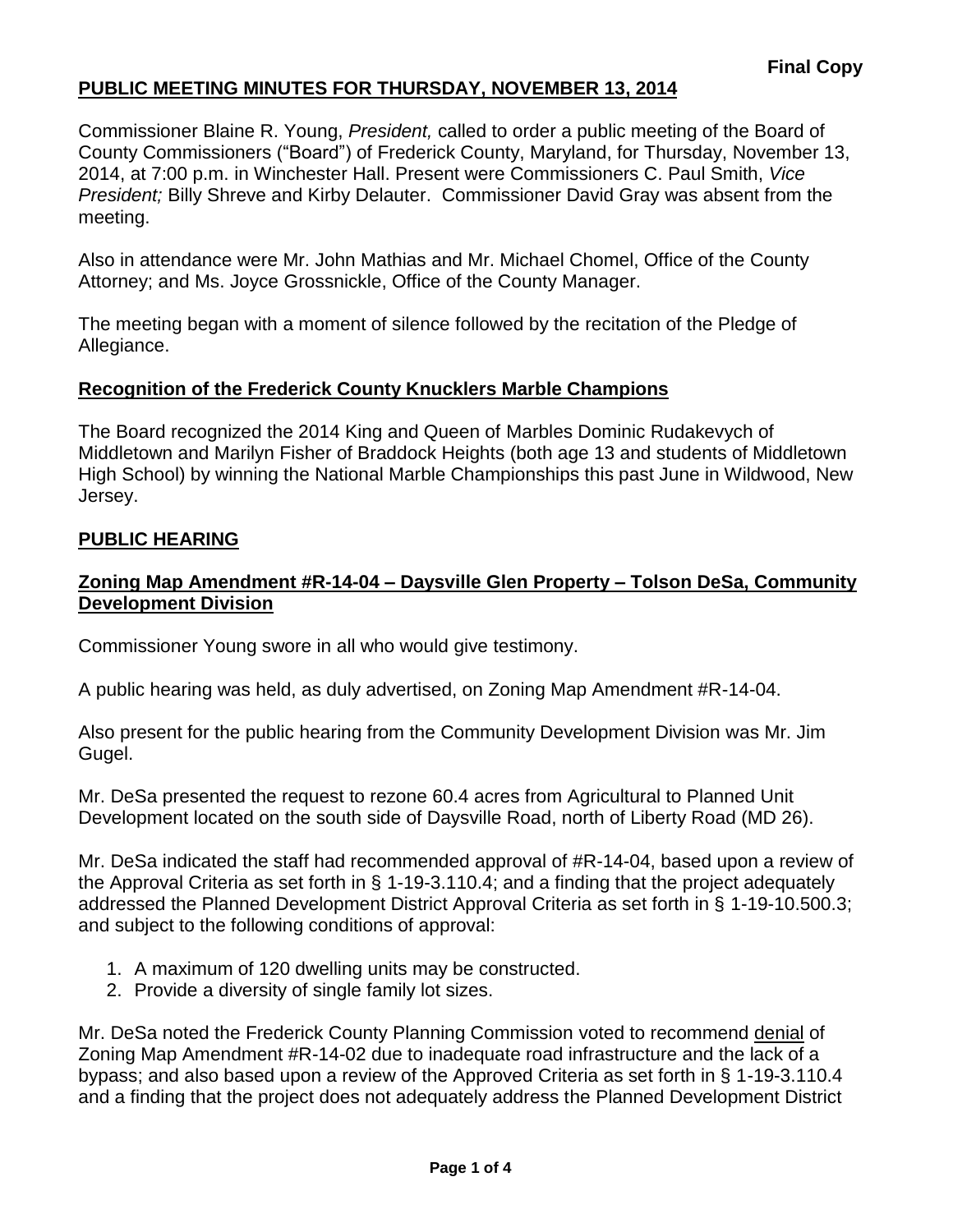Approval Criteria as set forth in § 1-19-10.500.3. The FCPC also voted to recommend adding the Libertytown Bypass back into the County Comprehensive Plan at the next appropriate plan update process.

The following citizens cross-examined the staff:

• Steve McKay

The applicant, RSB Holdings, LLC, was represented by Mr. Bert Newcomer and Mr. Fran Zeller, Harris, Smariga & Associates, who noted the applicant was now proffering to reduce the number of dwellings units to 95 with 70% single-family and 30% townhouses (applicant was originally requesting 120 dwelling units).

The following citizens cross-examined the applicant's representatives:

- Steve McKay
- Mark Barbagallo
- Stan Mordensky

(The Board took a break at 8:05 p.m. and Commissioner Young reconvened the meeting at 8:15 p.m.)

Public comments were given by:

- Russ Gallagher
- Rick Ludwick
- Shannon Kropkowski
- Jamie Mohler
- Steve McKay
- Stan Mordensky
- Mike Barbagallo

The applicant's representatives gave a rebuttal on the public comments heard this evening.

Commissioner Smith made a motion to approve the Zoning Map Amendment #R-14-02 with the following conditions:

- 1. Limit the number of dwelling units to 95 with 70% single-family and 30% townhouses.
- 2. That a connector road be identified through the property from Daysville Road to MD 26 with the location to be approved by county staff.

Commissioner Young seconded the motion which passed unanimously (4-0) with Commissioner Gray absent.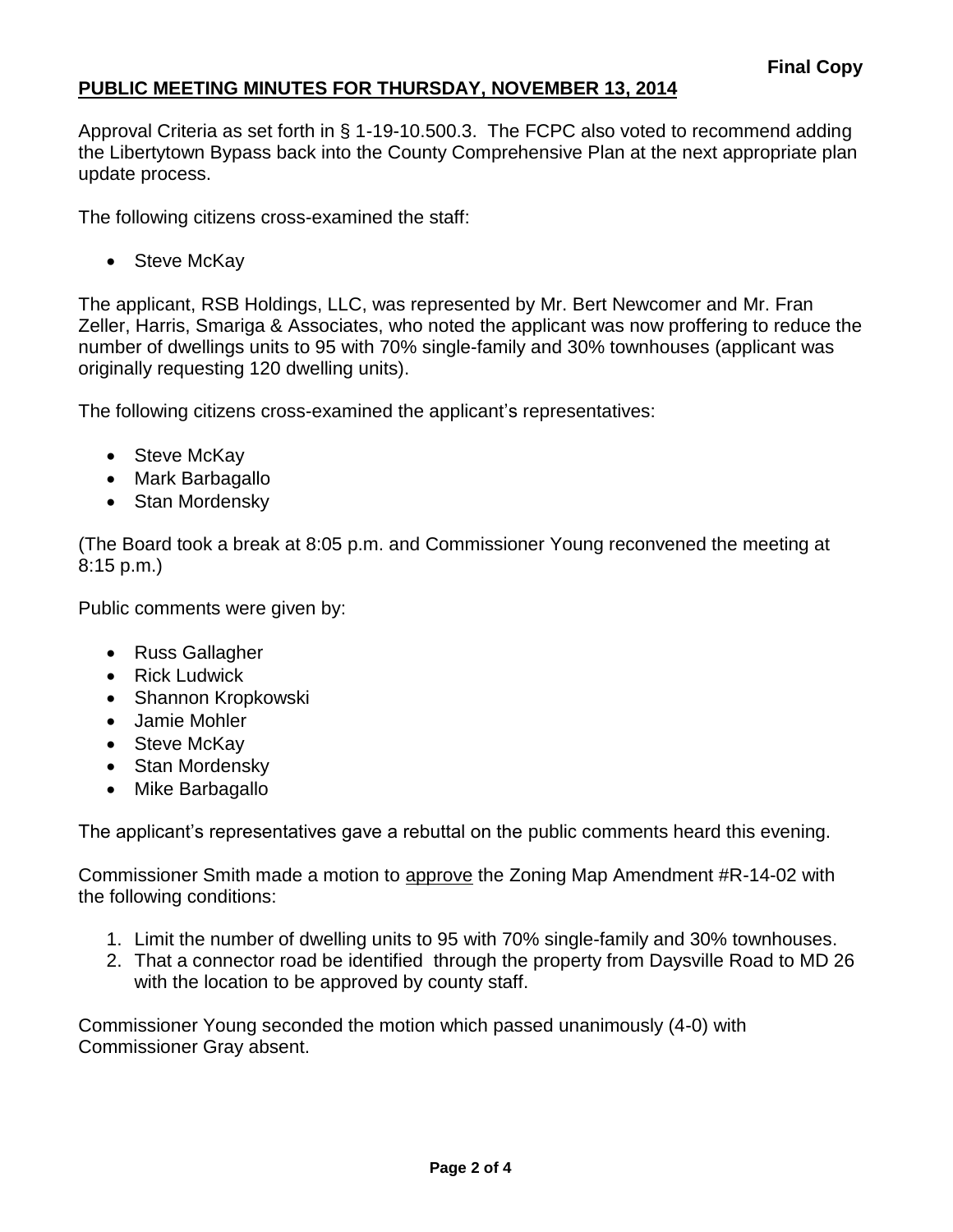| <b>COMMISSIONERS</b> | <b>MOTION</b> | <b>SECOND</b> | <b>YES</b> | <b>NO</b> | <b>ABSTAIN</b> | <b>NOT PRESENT</b> |
|----------------------|---------------|---------------|------------|-----------|----------------|--------------------|
| Young                |               |               |            |           |                |                    |
| Smith                |               |               |            |           |                |                    |
| <b>Shreve</b>        |               |               |            |           |                |                    |
| Gray                 |               |               |            |           |                |                    |
| <b>Delauter</b>      |               |               |            |           |                |                    |

(The Board took a break at 8:59 p.m. and Commissioner Young reconvened the meeting at 9:06 p.m.)

### **To Consider the Daysville Glen Property Development Rights and Responsibilities Agreement (DRRA #14-06) in Accordance with Chapter 1-25 of the Frederick County Code – Jim Gugel, Community Development Division and Kathy Mitchell, Office of the County Attorney**

A public hearing was held, as duly advertised, on the Daysville Glen Property Development Rights and Responsibilities Agreement (DRRA #14-06).

Commissioner Young swore in all who would give testimony.

Mr. Gugel presented the staff report and indicated that staff reviewed the documentation submitted by the applicant and determined that all of the required submittal material was received in accordance with § 1-25-03 and § 1-25-04 of the Frederick County Code, including the required contents of the DRRA.

Mr. Gugel reported that the Frederick County Planning Commission reviewed the draft DRRA and voted to find it to be consistent with the Frederick County Comprehensive Plan.

The applicant, RSB Holdings, LLC, was represented by Mr. Bert Newcomer who commented on the proposed DRRA.

Public comments were received from:

- Rick Ludwick
- Steve McKay
- Stan Mordensky

A five minute rebuttal was provided by Mr. Newcomer on the public comments heard this evening.

Commissioner Smith made a motion to approve the Daysville Glen property DRRA #14-06 as presented and to include language that a connector road be identified through the property from Daysville Road to MD 26 with the location to be approved by county staff, and direct staff to bring back to the Board at a later date the final draft of the DRRA for signature after signing the ordinance for the Daysville Glen Zoning Map Amendment #R-14-04.

Commissioner Young seconded the motion which passed unanimously (4-0) with Commissioner Gray absent.